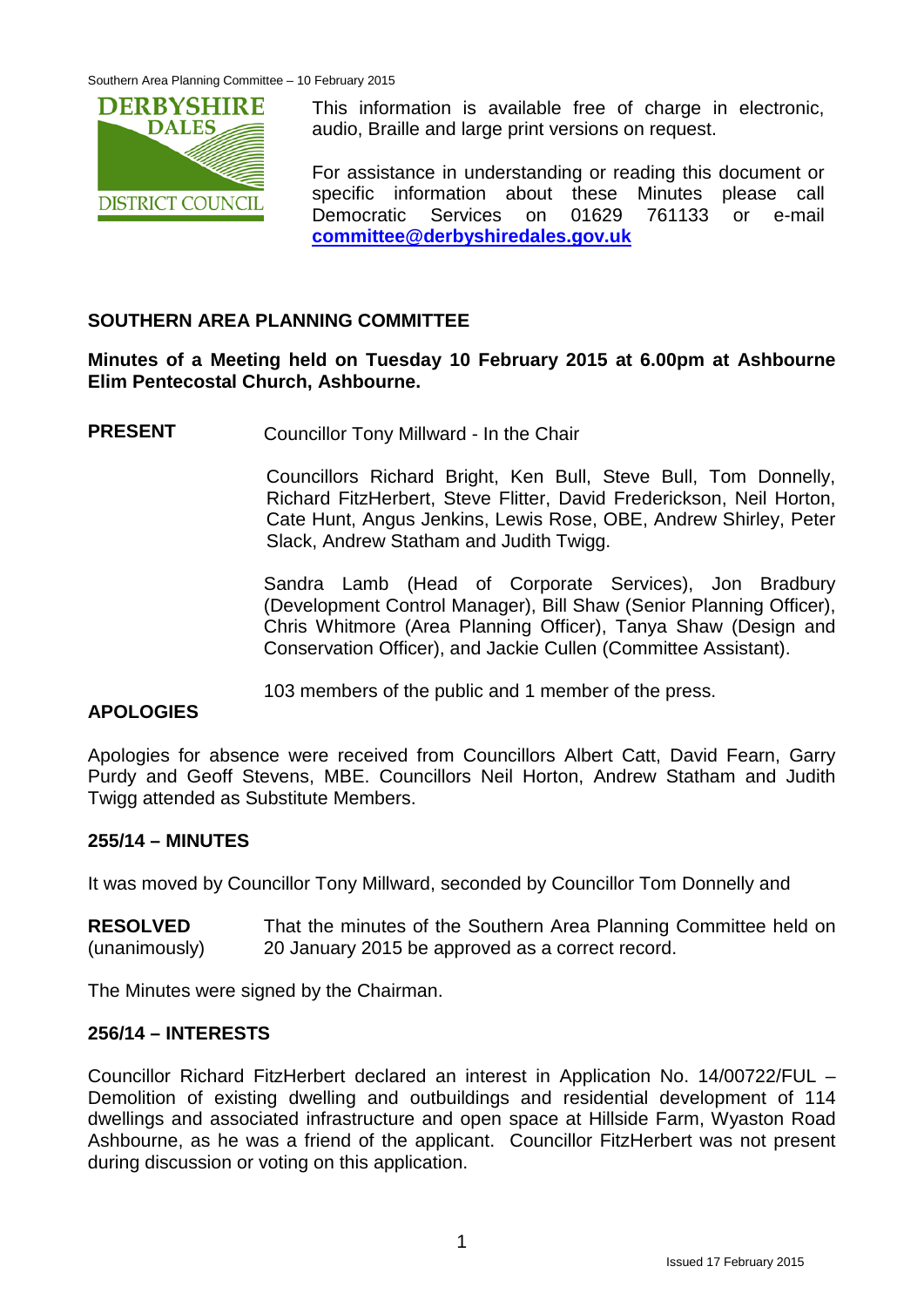Southern Area Planning Committee – 10 February 2015

Councillor Lewis Rose OBE declared a pecuniary interest in Application No. 14/00698/OUT – Residential development of up to 48 dwellings, creation of new access and associated public open space, landscaping and drainage infrastructure at land off Wheeldon Way, Hulland Ward, as his firm had connections with the owner of the site. Councillor Rose was not present during discussion and voting of this application.

## **257/14 – APPLICATION NO. 14/00640/FUL – REDEVELOPMENT OF FORMER TOILET BLOCK TO USE CLASS A2 AT GROUND FLOOR AND FIRST FLOOR APARTMENT AT FORMER TOILET BLOCK, MARKET PLACE, ASHBOURNE**

The Committee visited the site prior to the meeting to fully appreciate the issues involved.

In accordance with the procedure for public participation, Mr Darren Archer, local resident, spoke against the application. Mr Khosrow Morrabi, Applicant's representative, spoke in favour of the application.

It was moved by Councillor Tony Millward, seconded by Councillor Cate Hunt and

**RESOLVED** (unanimously) That planning permission be granted subject to the conditions set out in the report.

## **258/14 - APPLICATION NO. 14/00639/LBALT – EXTENSION OF AND ALTERATIONS TO FORMER TOILET BLOCK, MARKET PLACE, ASHBOURNE FOR MR M MORABBI**

The Committee visited the site prior to the meeting to enable them to fully appreciate the issues involved.

It was moved by Councillor Tony Millward, seconded by Councillor Richard Bright and

**RESOLVED** (unanimously) That listed building consent be approved subject to the conditions set out in the report.

The Chairman agreed to change the order of business at this point to enable item 4.4 to be heard next.

## **259/14 – APPLICATION NO. 14/00698/OUT – RESIDENTIAL DEVELOPMENT OF UP TO 48 DWELLINGS, CREATION OF NEW ACCESS AND ASSOCIATED PUBLIC OPEN SPACE, LANDSCAPING AND DRAINAGE INFRASTRUCTURE AT LAND OFF WHEELDON WAY, HULLAND WARD**

Councillor Lewis Rose, OBE, left the meeting at 6.17pm prior to discussion of this item.

The Committee visited the site prior to the meeting to fully appreciate the issues involved.

Correspondence received after publication of the agenda was distributed at the meeting. This comprised correspondence from a local resident and additional comments received from the Development Control Archaeologist.

In accordance with the procedure for public participation, the following members of the public spoke: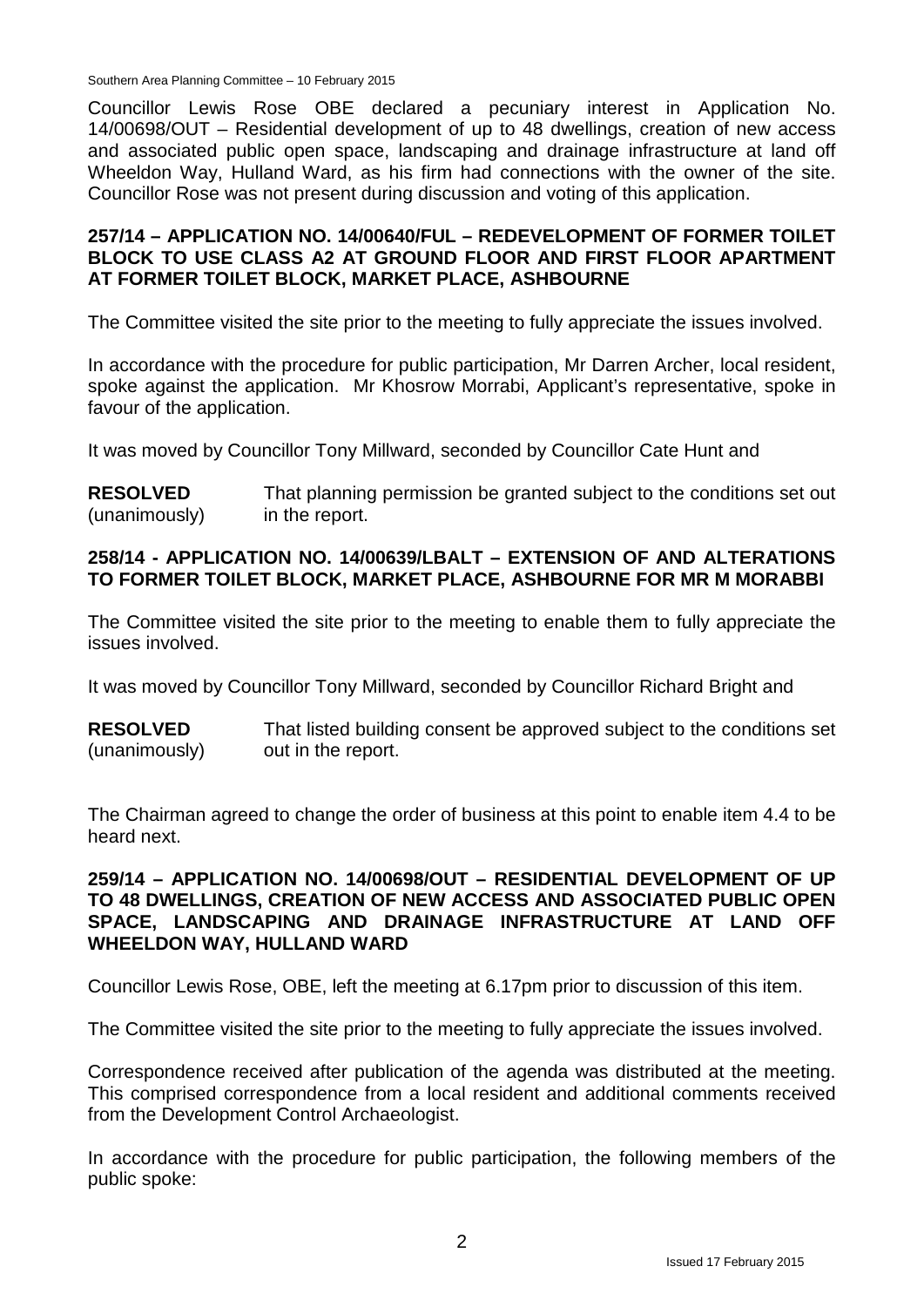Southern Area Planning Committee – 10 February 2015

Wendy Whitbread, representing Hulland Ward Village, spoke against the application

Wayne Ward, local resident, spoke against the application

Martin Wise, local resident, spoke against the application

Kerry Mortimer, local resident spoke against the application

Mike Baxter, Chair of Biggin by Hulland Parish Meeting representing the Parish Meeting spoke against the application

Gary Lees, Agent, spoke in favour of the application

Boyd Potts, Chair of Hulland Ward representing the Parish Council spoke against the application

In light of the latest correspondence received from the Development Control Archaeologist relating to the possibility of archaeological remains on the site, the Senior Planning Officer recommended that a standard condition be added if permission were granted, to enable archaeological remains to be appropriately addressed and recorded in advance of development, and prior to the finalisation of detail and plans.

The Senior Planning Officer also confirmed that Condition 20 in the report would need to be clarified regarding the treatment of contamination, and that the District Council and its agent would pursue the NHS for a bespoke response to its queries regarding improved medical facilities in the locality.

It was moved by Councillor Richard Bright, seconded by Councillor Angus Jenkins and

**RESOLVED** That planning permission be refused, for the reasons stated below:

> That the proposed development would constitute an unsustainable expansion of the settlement of Hulland Ward. It would result in harmful encroachment into the countryside, detrimental to its character and appearance and the character and appearance of the settlement. As such the proposal is contrary to Policies SF4 and NBE8 of the Derbyshire Dales Local Plan (2005) and guidance in the National Planning Policy Framework.

| Voting             |    |
|--------------------|----|
| For                | 11 |
| <b>Against</b>     | 2  |
| <b>Abstentions</b> | 2  |

The Chairman declared the motion carried.

#### **260/14 – APPLICATION NO. 14/00722/FUL – DEMOLITION OF EXISTING DWELLING AND OUTBUILDINGS AND RESIDENTIAL DEVELOPMENT OF 114 DWELLINGS AND ASSOCIATED INFRASTRUCTURE AND OPEN SPACE AT HILLSIDE FARM, WYASTON ROAD, ASHBOURNE**

Councillors Richard FitzHerbert, Andrew Statham and Steve Flitter left the meeting prior to discussion of this item.

The Committee visited the site prior to the meeting to fully appreciate the issues involved.

Correspondence received after publication of the agenda was distributed at the meeting.